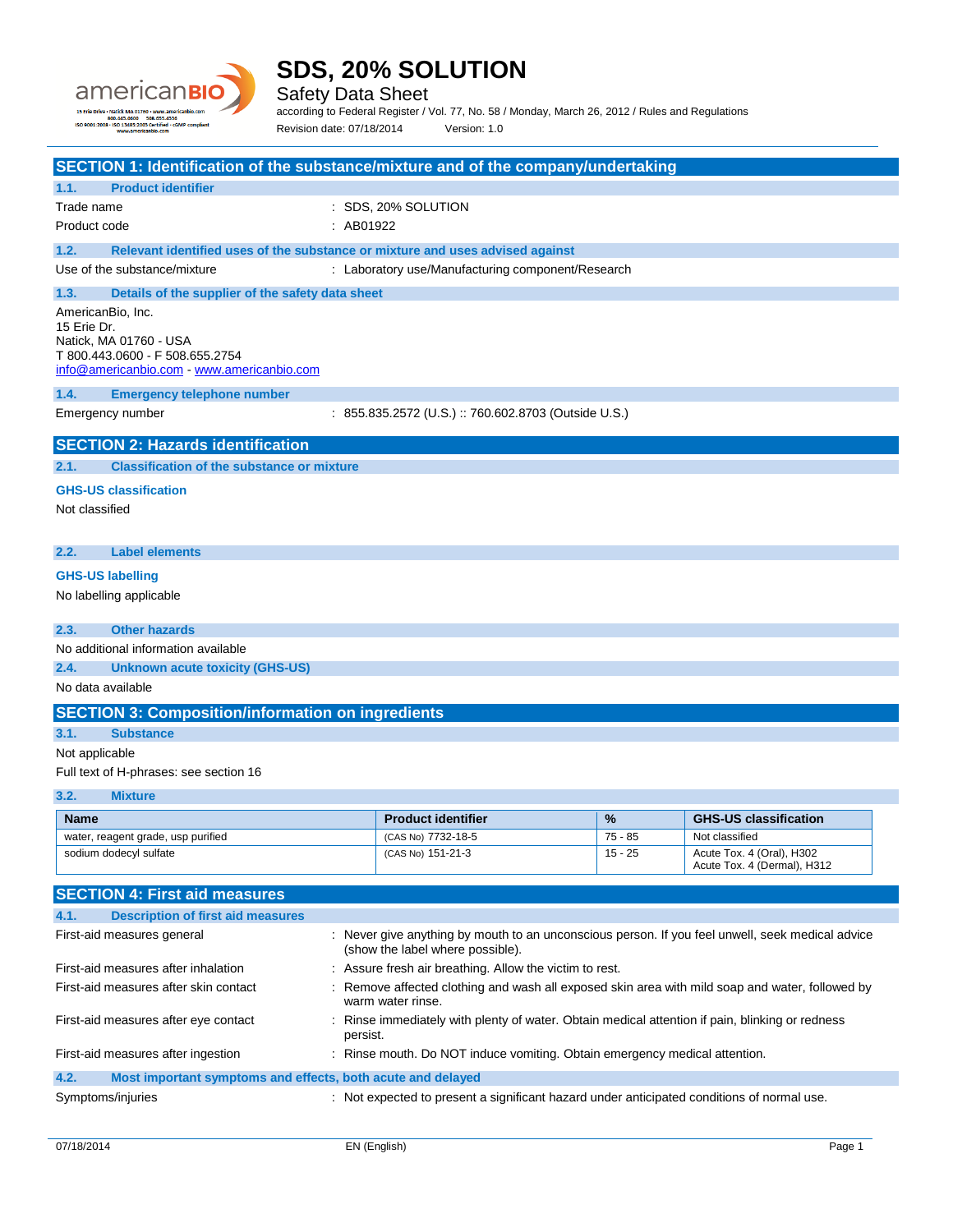## Safety Data Sheet

according to Federal Register / Vol. 77, No. 58 / Monday, March 26, 2012 / Rules and Regulations

| 4.3.                                                                                                              |                                                                     |                                                                                                                                                                                                      |
|-------------------------------------------------------------------------------------------------------------------|---------------------------------------------------------------------|------------------------------------------------------------------------------------------------------------------------------------------------------------------------------------------------------|
| Indication of any immediate medical attention and special treatment needed<br>No additional information available |                                                                     |                                                                                                                                                                                                      |
|                                                                                                                   | <b>SECTION 5: Firefighting measures</b>                             |                                                                                                                                                                                                      |
| 5.1.                                                                                                              | <b>Extinguishing media</b>                                          |                                                                                                                                                                                                      |
|                                                                                                                   | Suitable extinguishing media                                        | : Foam. Dry powder. Carbon dioxide. Water spray. Sand.                                                                                                                                               |
|                                                                                                                   | Unsuitable extinguishing media                                      | : Do not use a heavy water stream.                                                                                                                                                                   |
| 5.2.                                                                                                              | Special hazards arising from the substance or mixture               |                                                                                                                                                                                                      |
|                                                                                                                   | No additional information available                                 |                                                                                                                                                                                                      |
| 5.3.                                                                                                              | <b>Advice for firefighters</b>                                      |                                                                                                                                                                                                      |
|                                                                                                                   | Firefighting instructions                                           | : Use water spray or fog for cooling exposed containers. Exercise caution when fighting any<br>chemical fire. Avoid (reject) fire-fighting water to enter environment.                               |
|                                                                                                                   | Protection during firefighting                                      | : Do not enter fire area without proper protective equipment, including respiratory protection.                                                                                                      |
|                                                                                                                   | <b>SECTION 6: Accidental release measures</b>                       |                                                                                                                                                                                                      |
| 6.1.                                                                                                              | Personal precautions, protective equipment and emergency procedures |                                                                                                                                                                                                      |
| 6.1.1.                                                                                                            | For non-emergency personnel                                         |                                                                                                                                                                                                      |
|                                                                                                                   | <b>Emergency procedures</b>                                         | : Evacuate unnecessary personnel.                                                                                                                                                                    |
| 6.1.2.                                                                                                            | For emergency responders                                            |                                                                                                                                                                                                      |
|                                                                                                                   | Protective equipment                                                | Equip cleanup crew with proper protection.                                                                                                                                                           |
|                                                                                                                   | <b>Emergency procedures</b>                                         | : Ventilate area.                                                                                                                                                                                    |
| 6.2.                                                                                                              | <b>Environmental precautions</b>                                    |                                                                                                                                                                                                      |
|                                                                                                                   |                                                                     | Prevent entry to sewers and public waters. Notify authorities if liquid enters sewers or public waters.                                                                                              |
| 6.3.                                                                                                              | Methods and material for containment and cleaning up                |                                                                                                                                                                                                      |
|                                                                                                                   | Methods for cleaning up                                             | : Soak up spills with inert solids, such as clay or diatomaceous earth as soon as possible. Collect<br>spillage. Store aways from other materials.                                                   |
| 6.4.                                                                                                              | <b>Reference to other sections</b>                                  |                                                                                                                                                                                                      |
|                                                                                                                   | See Heading 8. Exposure controls and personal protection.           |                                                                                                                                                                                                      |
|                                                                                                                   | <b>SECTION 7: Handling and storage</b>                              |                                                                                                                                                                                                      |
| 7.1.                                                                                                              | <b>Precautions for safe handling</b>                                |                                                                                                                                                                                                      |
|                                                                                                                   | Precautions for safe handling                                       | Wash hands and other exposed areas with mild soap and water before eating, drinking or<br>smoking and when leaving work. Provide good ventilation in process area to prevent formation of<br>vapour. |
| 7.2.                                                                                                              | Conditions for safe storage, including any incompatibilities        |                                                                                                                                                                                                      |
|                                                                                                                   | Storage conditions                                                  | : Keep only in the original container in a cool, well ventilated place away from : Direct sunlight.<br>Keep container closed when not in use.                                                        |
|                                                                                                                   | Incompatible products                                               | Strong bases. Strong acids.                                                                                                                                                                          |
|                                                                                                                   | Incompatible materials                                              | : Sources of ignition. Direct sunlight.                                                                                                                                                              |
| 7.3.                                                                                                              | <b>Specific end use(s)</b>                                          |                                                                                                                                                                                                      |
|                                                                                                                   | No additional information available                                 |                                                                                                                                                                                                      |
|                                                                                                                   | <b>SECTION 8: Exposure controls/personal protection</b>             |                                                                                                                                                                                                      |
| 8.1.                                                                                                              | <b>Control parameters</b>                                           |                                                                                                                                                                                                      |
|                                                                                                                   | No additional information available                                 |                                                                                                                                                                                                      |
| 8.2.                                                                                                              | <b>Exposure controls</b>                                            |                                                                                                                                                                                                      |

| Personal protective equipment | : Avoid all unnecessary exposure.        |
|-------------------------------|------------------------------------------|
| Hand protection               | : Wear protective gloves.                |
| Eye protection                | : Chemical goggles or safety glasses.    |
| Respiratory protection        | : Wear appropriate mask.                 |
| Other information             | : Do not eat, drink or smoke during use. |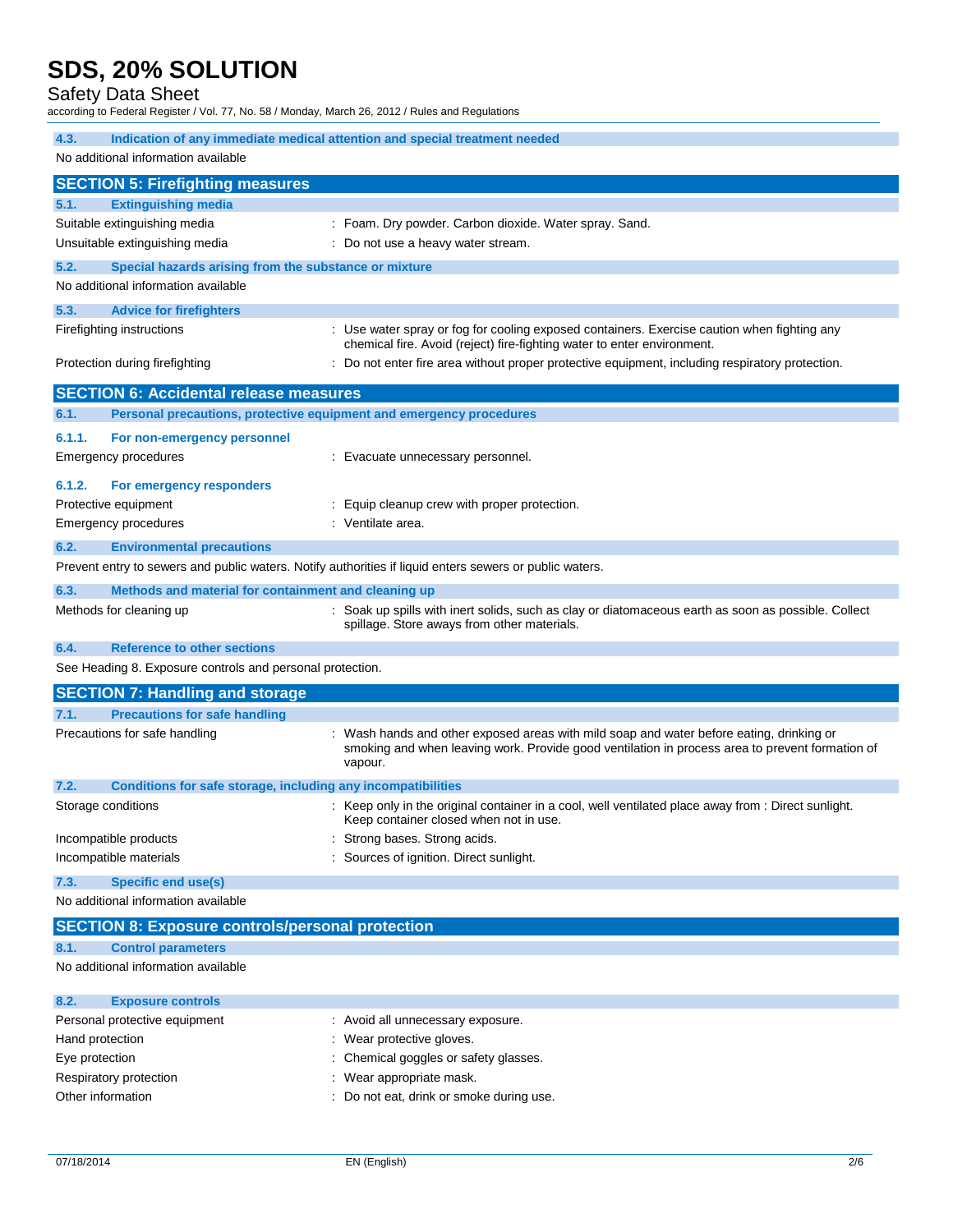## Safety Data Sheet

according to Federal Register / Vol. 77, No. 58 / Monday, March 26, 2012 / Rules and Regulations

| <b>SECTION 9: Physical and chemical properties</b>            |                   |
|---------------------------------------------------------------|-------------------|
| 9.1.<br>Information on basic physical and chemical properties |                   |
| Physical state                                                | : Liquid          |
| Colour                                                        | : Colourless.     |
| Odour                                                         | characteristic.   |
| Odour threshold                                               | No data available |
| pH                                                            | No data available |
| Relative evaporation rate (butylacetate=1)                    | No data available |
| Melting point                                                 | No data available |
| Freezing point                                                | No data available |
| Boiling point                                                 | No data available |
| Flash point                                                   | No data available |
| Self ignition temperature                                     | No data available |
| Decomposition temperature                                     | No data available |
| Flammability (solid, gas)                                     | No data available |
| Vapour pressure                                               | No data available |
| Relative vapour density at 20 °C                              | No data available |
| Relative density                                              | No data available |
| Solubility                                                    | No data available |
| Log Pow                                                       | No data available |
| Log Kow                                                       | No data available |
| Viscosity, kinematic                                          | No data available |
| Viscosity, dynamic                                            | No data available |
| <b>Explosive properties</b>                                   | No data available |
| Oxidising properties                                          | No data available |
| <b>Explosive limits</b>                                       | No data available |
| <b>Other information</b><br>9.2.                              |                   |
| No additional information available                           |                   |
| <b>SECTION 10: Stability and reactivity</b>                   |                   |
| 10.1.<br><b>Reactivity</b>                                    |                   |
| No additional information available                           |                   |

Not established. **10.3. Possibility of hazardous reactions**

**10.2. Chemical stability**

Not established.

**10.4. Conditions to avoid**

Direct sunlight. Extremely high or low temperatures.

**10.5. Incompatible materials** Strong acids. Strong bases.

**10.6. Hazardous decomposition products**

fume. Carbon monoxide. Carbon dioxide.

|       | <b>SECTION 11: Toxicological information</b> |  |
|-------|----------------------------------------------|--|
| 11.1. | Information on toxicological effects         |  |

Acute toxicity **in the case of the Case of the Case of the Case of the Case of the Case of the Case of the Case of the Case of the Case of the Case of the Case of the Case of the Case of the Case of the Case of the Case of** 

| sodium dodecyl sulfate (151-21-3) |                                                                                                                    |
|-----------------------------------|--------------------------------------------------------------------------------------------------------------------|
| LD50 oral rat                     | 1288 mg/kg (977 mg/kg bodyweight; 1427 mg/kg bodyweight; Rat; Rat; Rat; Experimental<br>value; Experimental value) |
| LD50 dermal rat                   | < 2000 mg/kg (Rat)                                                                                                 |
| LD50 dermal rabbit                | > 580 mg/kg (>500 mg/kg bodyweight; Rabbit; Rabbit)                                                                |
| 07/18/2014                        | 3/6<br>EN (English)                                                                                                |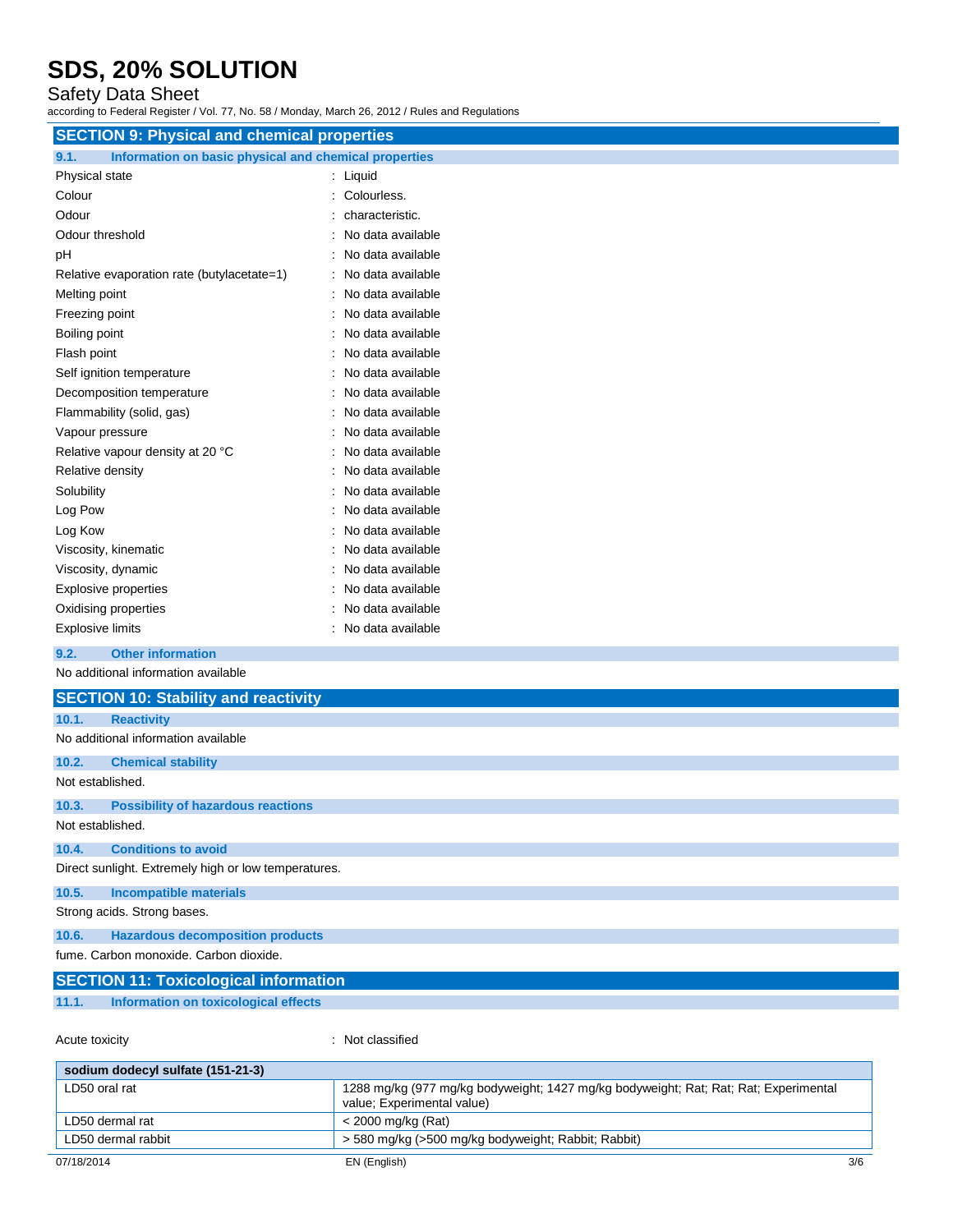## Safety Data Sheet

according to Federal Register / Vol. 77, No. 58 / Monday, March 26, 2012 / Rules and Regulations

| Skin corrosion/irritation                              | : Not classified                                                    |
|--------------------------------------------------------|---------------------------------------------------------------------|
| Serious eye damage/irritation                          | : Not classified                                                    |
| Respiratory or skin sensitisation                      | : Not classified                                                    |
| Germ cell mutagenicity                                 | : Not classified                                                    |
| Carcinogenicity                                        | : Not classified                                                    |
| Reproductive toxicity                                  | : Not classified                                                    |
| Specific target organ toxicity (single exposure)       | : Not classified                                                    |
| Specific target organ toxicity (repeated<br>exposure)  | . Not classified                                                    |
| Aspiration hazard                                      | Not classified                                                      |
| Potential Adverse human health effects and<br>symptoms | : Based on available data, the classification criteria are not met. |

| <b>SECTION 12: Ecological information</b> |  |
|-------------------------------------------|--|
|                                           |  |

### **12.1. Toxicity**

| sodium dodecyl sulfate (151-21-3)             |                                                                                |
|-----------------------------------------------|--------------------------------------------------------------------------------|
| LC50 fishes 1                                 | 4.62 mg/l (96 h; Salmo gairdneri (Oncorhynchus mykiss); Nominal concentration) |
| EC50 Daphnia 1                                | 6.3 - 7.8 mg/l (48 h; Daphnia magna; Static system)                            |
| EC50 other aquatic organisms 1                | 18 mg/l (168 h; Lemna sp.)                                                     |
| LC50 fish 2                                   | 7.97 mg/l (96 h; Brachydanio rerio)                                            |
| EC50 Daphnia 2                                | 12.6 mg/l (48 h; Daphnia pulex)                                                |
| Threshold limit other aquatic organisms 1     | 40 mg/l (72 h; Protozoa)                                                       |
| Threshold limit algae 1                       | 14.8 mg/l (72 h; Chlorophyta)                                                  |
| Threshold limit algae 2                       | 0.02 mg/l (192 h; Scenedesmus quadricauda; Growth rate)                        |
| <b>Persistence and degradability</b><br>12.2. |                                                                                |
| <b>SDS, 20% SOLUTION</b>                      |                                                                                |
| Persistence and degradability                 | Not established.                                                               |
| sodium dodecyl sulfate (151-21-3)             |                                                                                |
| Persistence and degradability                 | Readily biodegradable in water.                                                |
| <b>Bioaccumulative potential</b><br>12.3.     |                                                                                |
| <b>SDS, 20% SOLUTION</b>                      |                                                                                |

| Bioaccumulative potential         | Not established.                                 |
|-----------------------------------|--------------------------------------------------|
| sodium dodecyl sulfate (151-21-3) |                                                  |
| BCF fish 1                        | 3.9 - 5.3 (72 h; Cyprinus carpio)                |
| BCF fish 2                        | 7.15 (Pisces; Chronic)                           |
| Log Pow                           | 1.6                                              |
| Bioaccumulative potential         | Low potential for bioaccumulation (BCF $<$ 500). |

### **12.4. Mobility in soil**

No additional information available

```
12.5. Other adverse effects
```
Other information **COLOGY COLOGY COLOGY COLOGY COLOGY COLOGY COLOGY COLOGY COLOGY COLOGY COLOGY COLOGY COLOGY COLOGY COLOGY COLOGY COLOGY COLOGY COLOGY COLOGY COLOGY COLOGY COLOG** 

| <b>SECTION 13: Disposal considerations</b> |                                                                           |
|--------------------------------------------|---------------------------------------------------------------------------|
| 13.1.<br>Waste treatment methods           |                                                                           |
| Waste disposal recommendations             | : Dispose in a safe manner in accordance with local/national regulations. |
| Ecology - waste materials                  | : Avoid release to the environment.                                       |
|                                            |                                                                           |

## **SECTION 14: Transport information**

In accordance with DOT

No dangerous good in sense of transport regulations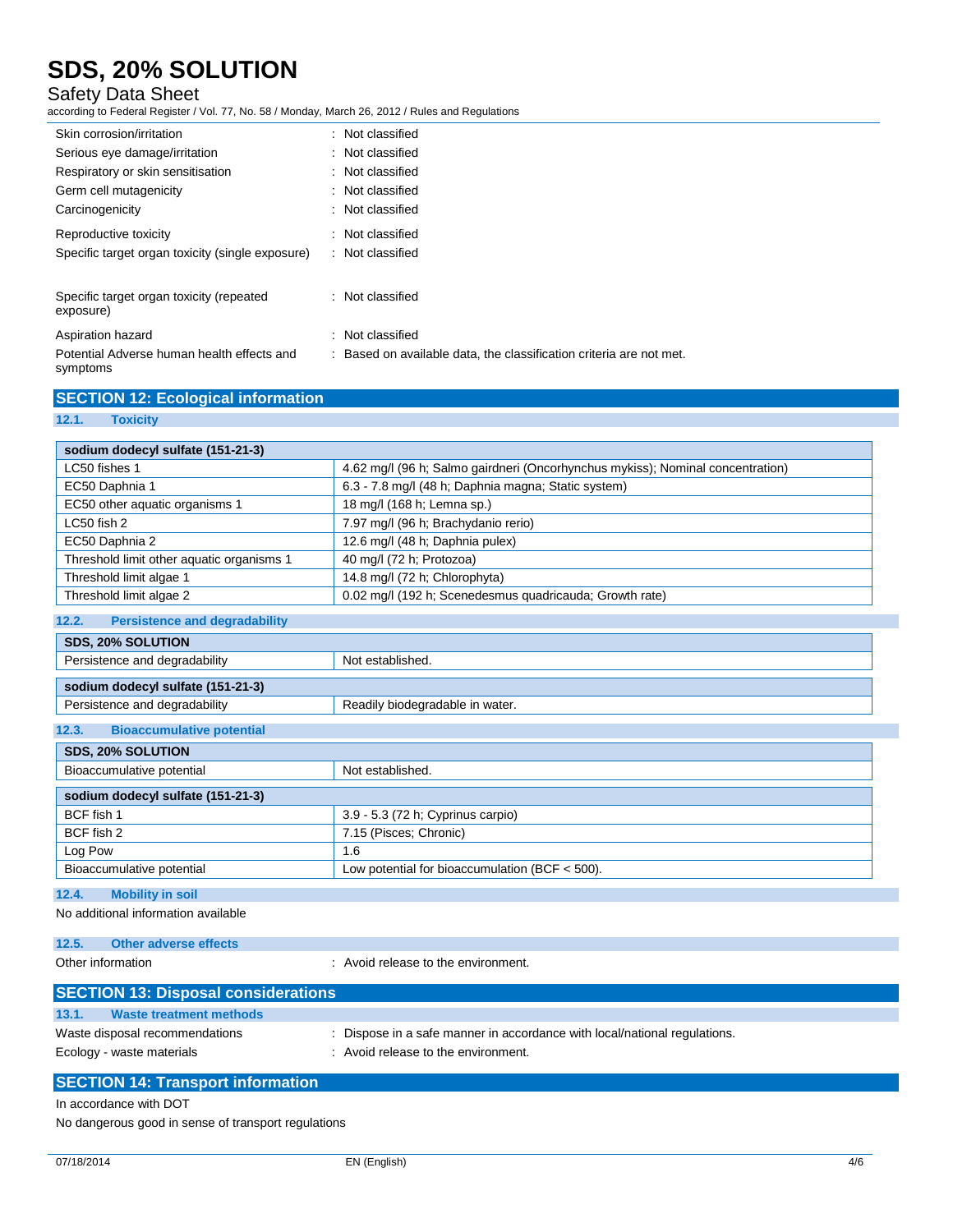Safety Data Sheet

according to Federal Register / Vol. 77, No. 58 / Monday, March 26, 2012 / Rules and Regulations

| <b>Additional information</b>                                             |                                           |
|---------------------------------------------------------------------------|-------------------------------------------|
| Other information                                                         | : No supplementary information available. |
|                                                                           |                                           |
| <b>ADR</b>                                                                |                                           |
| Transport document description                                            | : UN N/A N/A                              |
| Packing group (ADR)                                                       | : N/A                                     |
| Hazard identification number (Kemler No.)                                 | : N/A                                     |
| Classification code (ADR)                                                 | : N/A                                     |
| <b>Transport by sea</b>                                                   |                                           |
| No additional information available                                       |                                           |
| <b>Air transport</b>                                                      |                                           |
| No additional information available                                       |                                           |
| <b>SECTION 15: Regulatory information</b>                                 |                                           |
| 15.1. US Federal regulations                                              |                                           |
| sodium dodecyl sulfate (151-21-3)                                         |                                           |
| Listed on the United States TSCA (Toxic Substances Control Act) inventory |                                           |
| water, reagent grade, usp purified (7732-18-5)                            |                                           |
| Listed on the United States TSCA (Toxic Substances Control Act) inventory |                                           |
|                                                                           |                                           |

**15.2. International regulations**

### **CANADA**

No additional information available

### **EU-Regulations**

No additional information available

**Classification according to Regulation (EC) No. 1272/2008 [CLP]**

**Classification according to Directive 67/548/EEC or 1999/45/EC** Not classified

### **15.2.2. National regulations**

No additional information available

### **15.3. US State regulations**

No additional information available

| <b>SECTION 16: Other information</b> |       |  |
|--------------------------------------|-------|--|
| Other information                    | None. |  |

### Full text of H-phrases: see section 16:

| Acute Tox. 4 (Dermal) | Acute toxicity (dermal), Category 4 |
|-----------------------|-------------------------------------|
| Acute Tox. 4 (Oral)   | Acute toxicity (oral), Category 4   |
| H302                  | Harmful if swallowed                |
| H312                  | Harmful in contact with skin        |